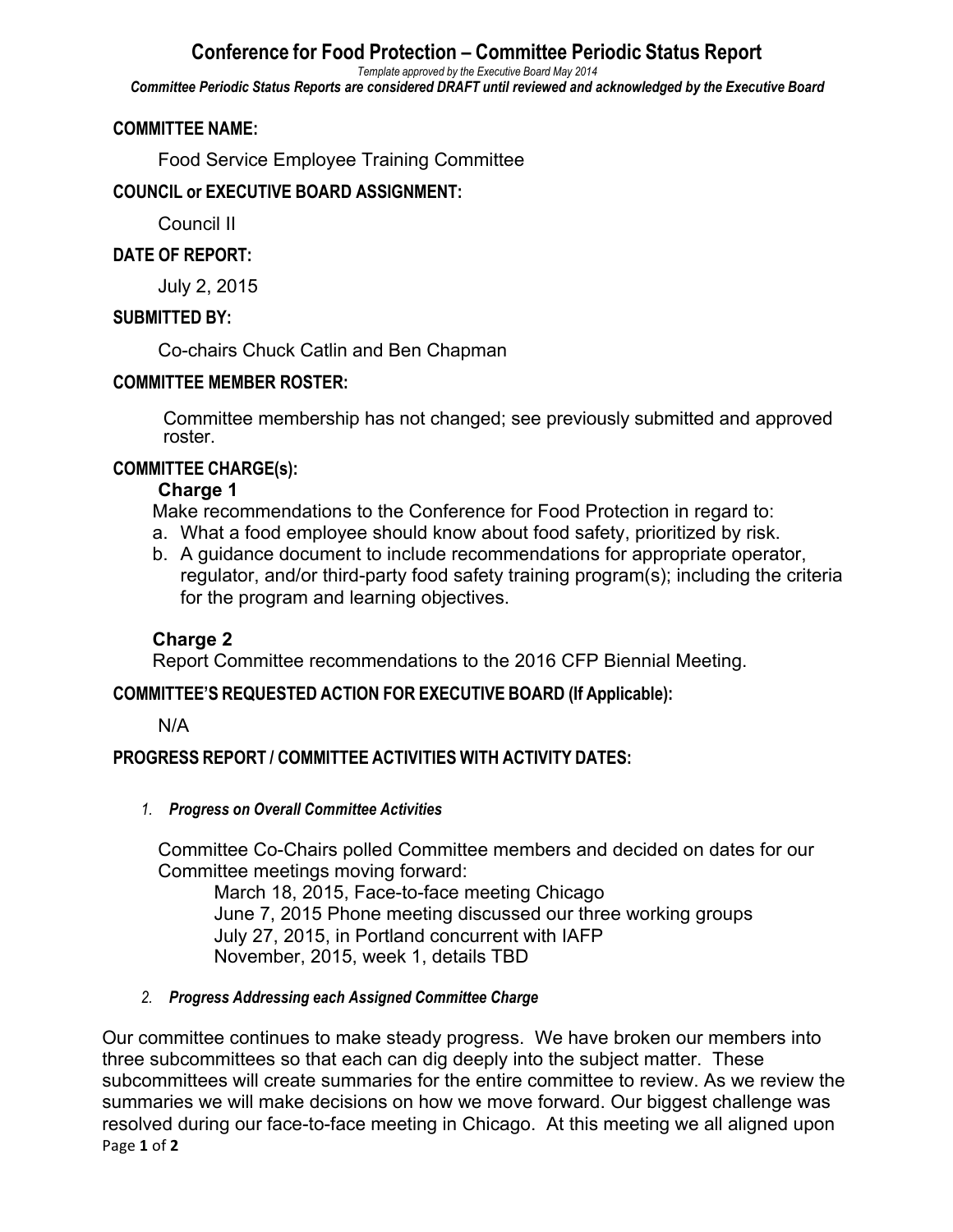#### **Conference for Food Protection – Committee Periodic Status Report** *Template approved by the Executive Board May 2014 Committee Periodic Status Reports are considered DRAFT until reviewed and acknowledged by the Executive Board*

the concept that our recommendations must encompass both a knowledge base and a behavioral component that will motivate food handlers to model specific actions that proactively prevent foodborne illnesses. In essence food handlers need to realize that their job that contains more risks then they had previously imagined.

#### **Subcommittee 1 - Industry non-regulatory delivery of food handler training**

Subcommittee 1 will focus on compiling and reviewing sources of information to help us make some decisions on what to include in our full committee report. The main sources of information are from existing programs that the retail and food service industry have implemented. Pertinent questions we will answer:

- What is common between the programs (content, practices, approach)?
- What is unique about any of the programs?
- Are there particular emphases?
- Delivery modes?
- Evaluation?

### **Subcommittee 2 - Review current state requirements (i.e., CA, IL, FL)**

Subcommittee 2 is focusing on compiling and reviewing sources of information to help us make some decisions on what to include in our full committee report. The main sources of information will be gleaned from states that currently require some sort of food handler training. Pertinent questions we'd like you to answer:

- What is common between the programs (content, practices, approach)?
- What is unique about any of the programs?
- Are there particular emphases?
- Lessons learned from the process (where did the programs/requirements start, where did they end up what were the sticky points)?
- Delivery modes?

#### **Subcommittee #3 - FDA Risk Factor related employee activities and research**

Subcommittee 3 is focusing on reviewing and analyzing existing sources of data to help us make some decisions on what to include in our full committee report. These include:

- FDA Retail Risk Factor Study results. (http://www.fda.gov/Food/GuidanceRegulation/RetailFoodProtection/FoodborneIllnes sRiskFactorReduction/ucm230313.htm)
- Information gleaned from the 2013 Food Code that relates to food handlers.
- Peer reviewed literature and other pertinent research on food handler practices and behaviors.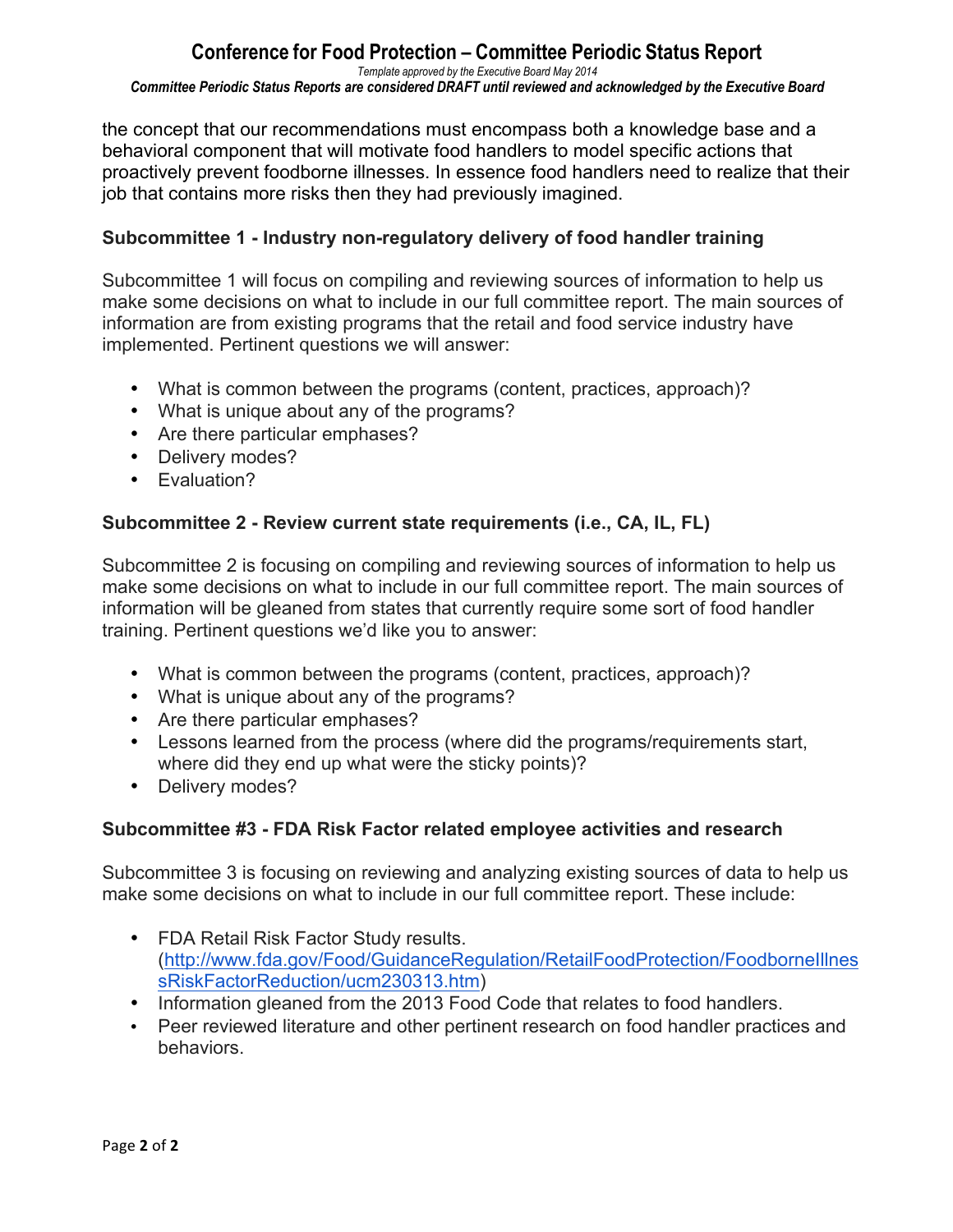#### **Attendance (see below)**

#### **1. Introductions**

The members introduced themselves and their interest in this committee.

### **2. An industry and regulatory perspective on the process (Chuck Catlin)**

Co-Chair Chuck Catlin presented an overview of perspectives for the Committee to consider as it frames its work. It was noted that the typical food employee sees their activity as "low risk," a dangerous perspective. Catlin also reminded the members that consensus is important, and asked them to leave personal and business biases aside, and deliberate with open-mindedness.

### **3. Framing behavior-based training (Ben Chapman)**

Co-Chair Ben Chapman suggested that the Committee could work on "knowledge based" guidance, but miss the opportunity to focus on changing behavior. Looking at the food safety requirements and risk factors viewed through the "why" of best practices, in a "behavior based" frame might yield greater impact. Identifying desirable behaviors and advancing their adoption and implementation is the opportunity. Chapman went on to present some academic background information for the members' consideration, including:

- A good analogy for our work is to consider employees that clean hospital rooms: its known that they care, and understand that their interventions (sanitizing to control infection) matters.
- For our purposes, how do we ensure that food employees care? Teaching and showing them that people get sick when they fail to adhere to standards, and that is largely preventable by food employees. Training must show them how to do this, and getting them talking to each other about this is essential to its successful adoption.
- Methods that matter:
	- 1. Using stories more than numbers
	- 2. Putting the info into relatable context for the employee
	- 3. Generating surprise
	- 4. Generating ongoing dialog

#### **4. Review of the committee charge, clarification of scope**

#### Charge 1

Make recommendations to the Conference for Food Protection in regard to:

a. What a food employee should know about food safety, prioritized by risk.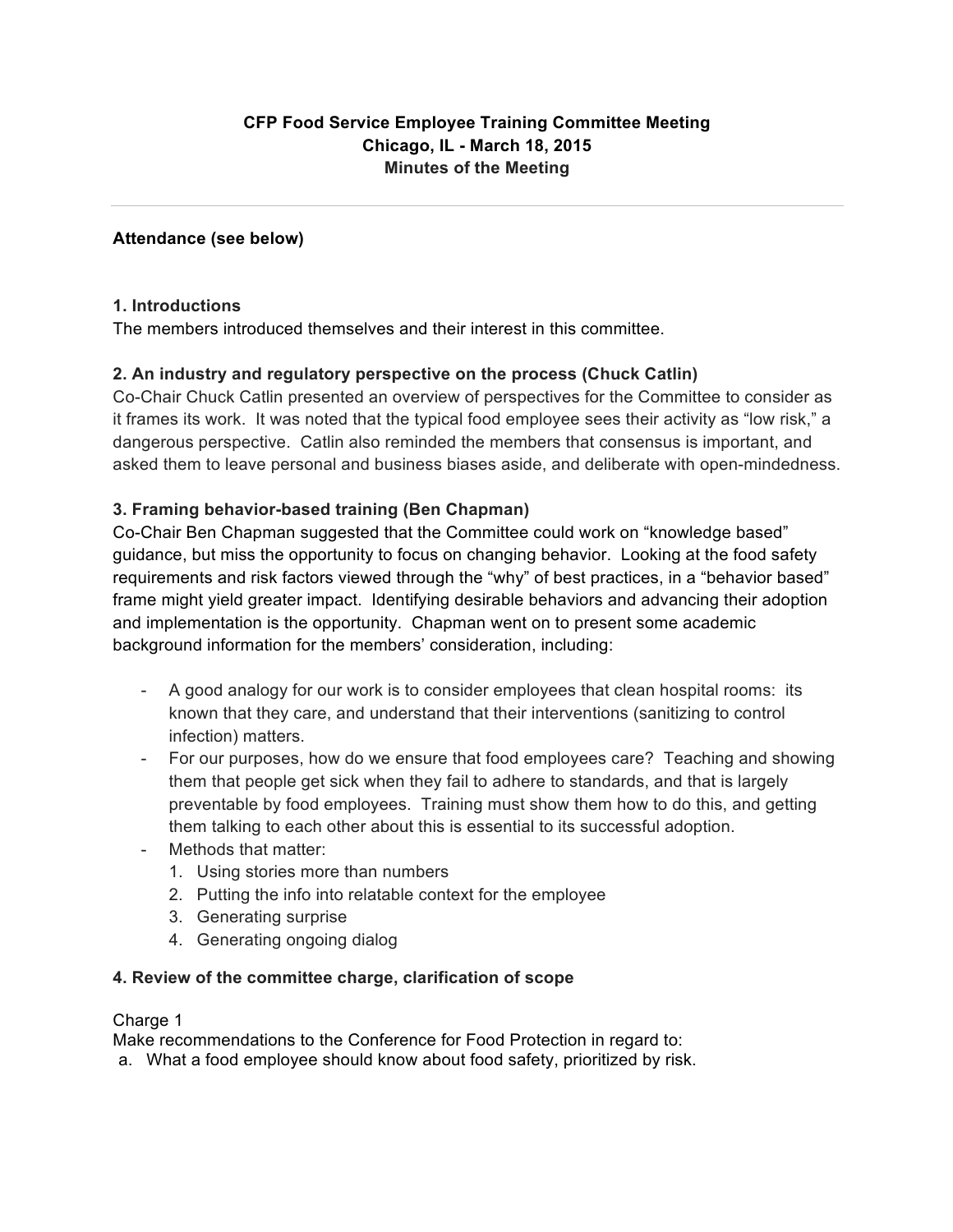b. A guidance document to include recommendations for appropriate operator, regulator, and/or third-party food safety training program(s); including the criteria for the program and learning objectives.

#### Charge 2

Report Committee recommendations to the 2016 CFP Biennial Meeting.

Chapman asked Council II member Brain Turner to perspective on this Committee's genesis, and about what audience we should focus on. Turner explained that discussion about forming this Committee centered on the need for consistent criteria for "frontline" training, and how to provide value (impact) to that training.

Discussion ensued regarding the jobs/people this Committee should focus on impacting, and it was suggested that while position-specific information might be useful, starting with the Food Code definition of "food employee" is a better, more general, and broader reaching start. Consensus of the Committee is to use the Food Code definition of "food employee." Discussion ensued regarding the study and creation of JTAs, and consensus reached that this would not be undertaken by the Committee.

Chapman then asked the Committee to consider clarifying its understanding of the term "prioritized" in the charge, and consensus was reached that this means starting with the known risk factors and prioritizing their importance in training content. Chapman will communicate this "reading" of the prioritization charge to the CFP Executive Board.

Additional consensus was reached by the Committee that:

- the Committee's work will apply to employees in any place the Food Code applies to.
- the learning objectives in the Committee charge are from section a) of the charge (with perspective provided from Council II by Brian Turner).

#### **5. Review cataloged documents/data sources**

- Job Task Analysis (JTA) and the process
- Current industry outlines
- Compliance/behavior change literature related to employee food safety training
- FDA risk factor study insights

Chapman overviewed documents that Committee members were provided, and asked for others to be submitted. Differentiation was established between "certificate" (that uses learning objectives), and "certification" (that uses a JTA) work. Committee consensus is to proceed based on learning objectives, rather than JTAs.

Discussion ensued regarding CA and IL programs, and their basis in ASTM 2659, which does require a JTA, and consensus reached that what the Committee produces must be "measurable and reportable," and provide a template for national consistency.